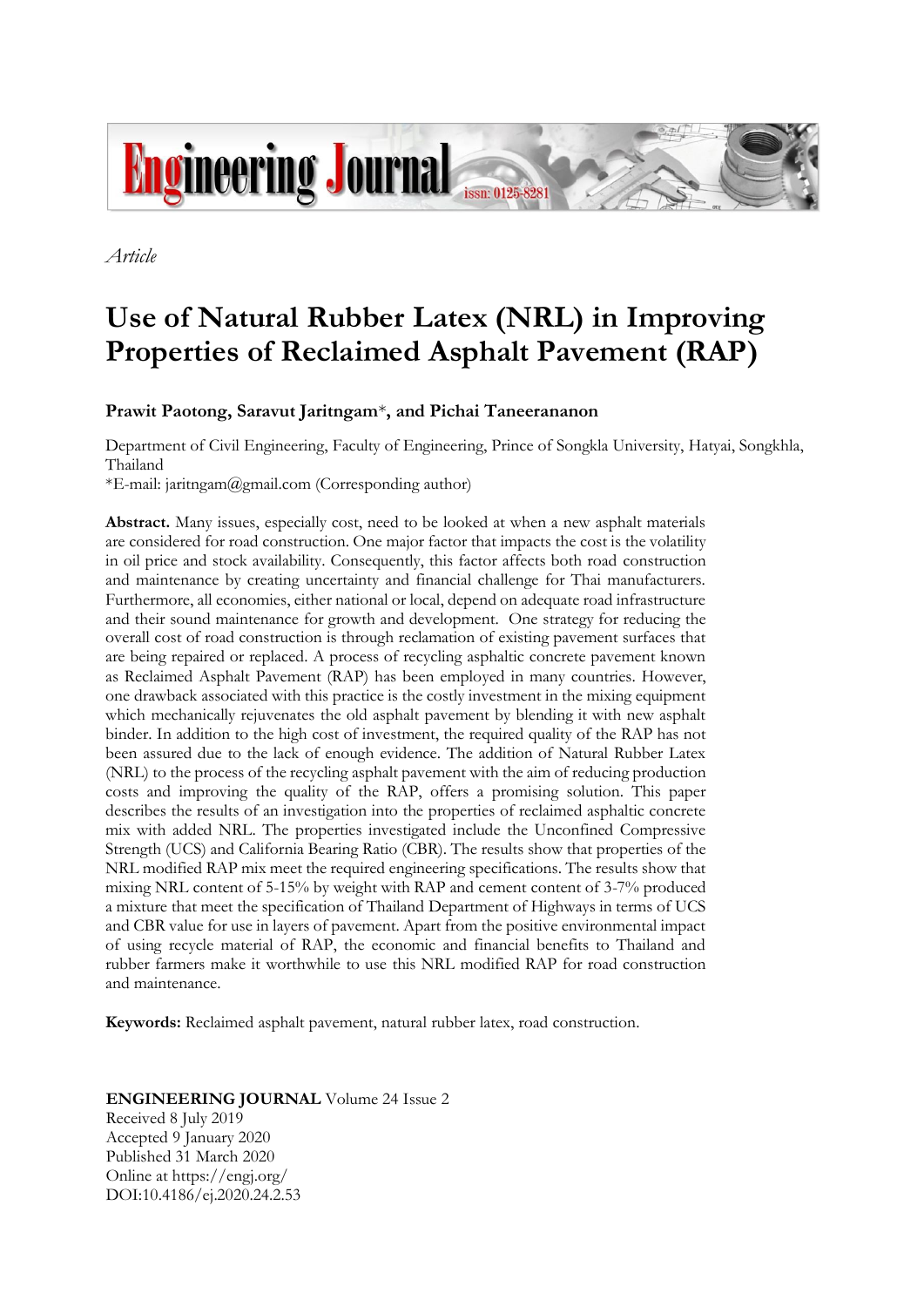# **1. Introduction**

Thailand is the largest rubber producer in the world. According to the figures from 2015 of the total global production, Thailand produced 35.7% followed by Indonesia (26%), China (7%), India (6%), and Malaysia (5.5%) [1]. Currently the market is experiencing low pricing because global demand is decreasing while inventory is increasing. New avenues for utilization of rubber are required to sustain the market and the rubber farmers. The previously expressed proportion of composition with regards to NRL and RAP needs to be analyzed and field tested in Thailand for proof that the process would be both effective and economically sound.

At present, the major usage of rubber domestically is in commercial products such as rubber gloves, condoms, and cars. This demand does not use up the stock sufficiently enough to maintain a viable market. Farmers are being forced to sell at prices below production cost due to a reduced demand and glut of inventory collectively.

The production and usage of rubber with regards to road construction is divided into two main categories:

- 1) Para Cape Seal Type which uses 5 percent of rubber in asphalt emulsion. From the proportion of current paved road surface which is 6 meters wide, it requires about 300 kilograms of rubber per 1 kilometer of pavement. Thus, 1 kilometer of road length requires 1,000 kilograms of rubber latex.
- 2) Para-Asphaltic Concrete which uses about 5% of rubber as a component of asphalt binder. From the proportion of paved road surface which is 0.04 meter thick, 6 meters wide, and 1 kilometer long, it requires 1,440 kilograms of rubber [2].

# **2. Literature Review**

# **2.1. Pavement Materials**

Hongentogler (1938), explained that the improvement of soil properties is to make the natural soil have the ability to better bear weight and withstand erosion. The improvement method may be from either compaction or use of admixtures.

Winerkorn (1955), explained the improvement of soil properties by bringing physical and chemical methods to mix with the soil to improve engineering properties.

Kennedy and Oleson (1987), have made Mixed In-Place Recycling by using cement and other materials as admixtures since 1984 in England.

Vichit cholchai et al., (2012), studied the improved longevity of asphalt quality for road construction throughout the lifespan of the road. They used Polymer Modified Asphalt (PMA) mixing of additive polymers to improve its quality. Natural rubber has the propensity as an additive polymer to improve stability, elasticity, and fatigue resistance. The research studied the proper ratio of asphalt cement and rubber required to obtain the desired properties. Their analysis of asphalt cement quality included softening point, penetration index, ductility, torsional recovery, toughness-tenacity, and viscosity. In the research, the appropriate proportion of asphalt and rubber were determined to produce components according to the specified properties and viscosity. It was found that the mixture of rubber at 6% gave the best quality of asphalt binder. Pavement that used this mixture demonstrated high tensile strength. Additionally, the higher viscosity of asphalt did not cause problems in mixing with aggregate components in the asphaltic concrete production.

Tuntiworawit et al., (2005), studied and tested the engineering properties of asphalt cement and asphalt concrete mixed with natural rubber in the form of rubber latex by focusing on finding out the appropriate proportion of rubber latex required in the mixing process. To achieve Natural Rubber Asphalt (NRA) from mixing it requires AC 60/70 with high concentrations of ammonia (HA) rubber latex at a content of 1-13% by total weight while being mixed with limestone to produce asphaltic concrete samples. The experiment results showed that the NRA had sound engineering properties. This is a good choice to produce asphalt cement because the natural rubber is abundantly available in the country and suitable for use as admixtures which increase the flexibility, stability and lifetime of the road. This research found that a mixture of 9% latex concentrate provided the best results.

Xiao et al., (2007), studied the improvement of the Rutting resistance properties of asphaltic concrete mixed with rubber for use as road building materials for RAP which was important in stimulating the use of asphalt concrete. In the past, the use of RAP was proven to help save money and reduce environmental problems while increasing the mechanical properties of rutting resistance of asphalt-rubber mixtures. The experiment was designed to use two rubber types including the rubber produced in ambient and cryogenically conditions while having four distinct values and three kinds of sub-rubbers. The experimental results demonstrated that RAP and subrubbers in the HMA can improve Rutting resistance properties.

Thongchai Rungrueng (2013), studied the improvement of the asphaltic surface dismantled from the original layer for reuse by studying the improvement of the quality of the cement modified crushed rock material of the original base mixed with the asphalt concrete surface added with cement to gain unconfined compression as required. The cement modified crushed rock base of the recycling base mixed with the reclaimed asphalt concrete with cement consisted of three mixture proportions; 3:1, 1:1, and 1:3 by changing cement quantity within the range of 2 -6 %. The study results indicated that the use of cement and the ratio between weight and cement provided the cement volume at equal unconfined compression in all respects. However, it was found that the ratio use between water weight and cement was more appropriate in terms of the number of samples to be tested. Additionally, when considering the development of unconfined compressive strength of the original stone mixed with cement and the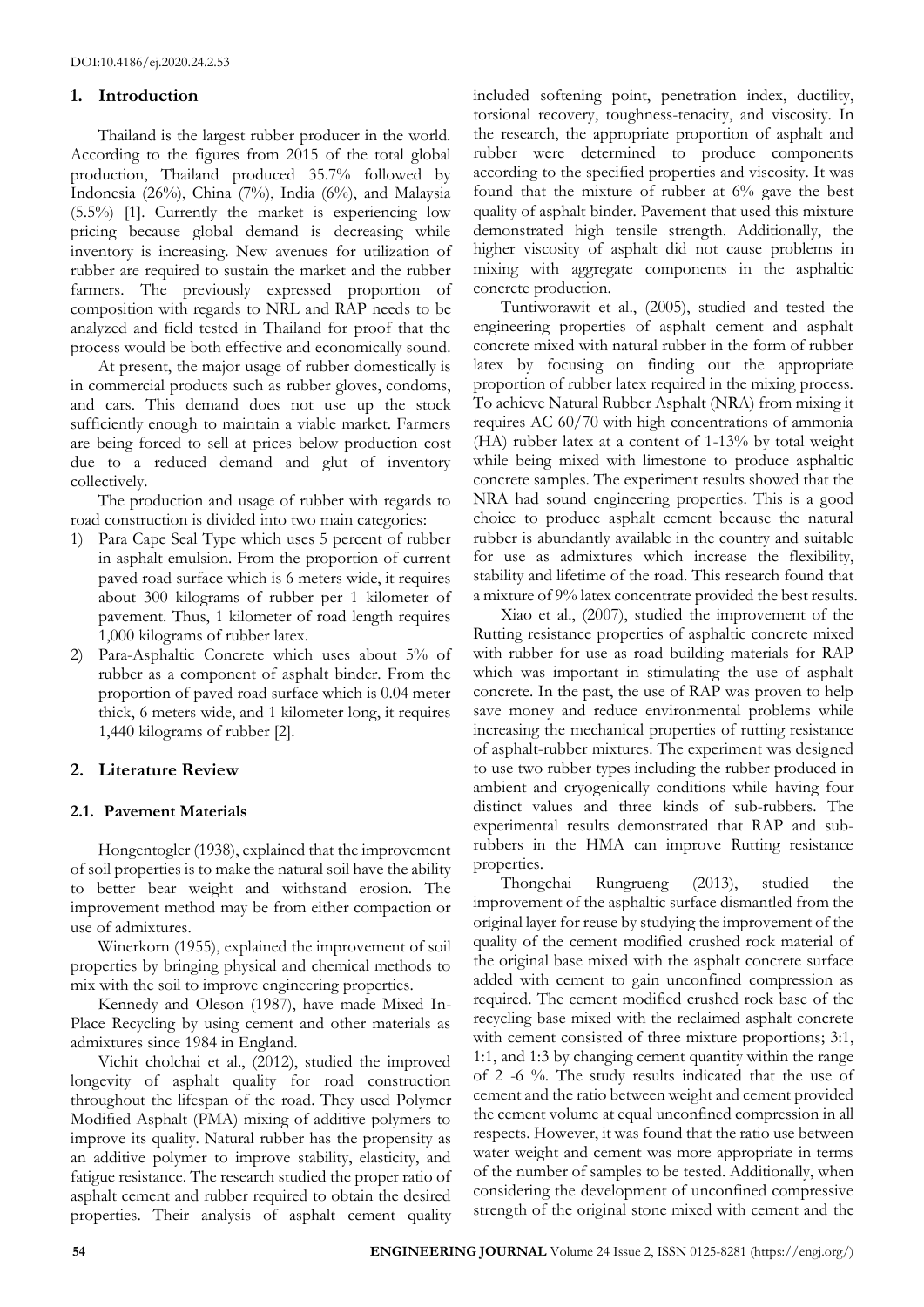original modified asphalt concrete, the mixture at the ratio of 1 to 3, was not suitable to be used as aggregate material, since the development of strength under the curing phases produced reduced values.

From the literature review, it was found that the cement percentage in bonding was 3%, 5% and 7% and the latex was 5%, 10% and 15%. The overall optimal considerations for road work layers were determined to support a ratio of 3-5% of cement in combination with 5% latex [2, 3, 4, 5, 6].

## **2.2. Pavement Test Methods**

## 2.2.1. Pavement Structure

Pavement structure (Fig. 1) consists of layers of materials that support traffic loads. The top layer serves to carry the load and distributes the impact down to the lower layers, spreading out into the subbase layer, and to existing soil. Pavement strength depends on the properties of the weight- bearing of materials of each layer in conjunction with a high-quality surface covering on the topmost layer. This top layer must be classified as strong and resistant to the abrasion of vehicle wheel friction while dispersing energy through the lower adjacent material layers and finally into the embankment layer.



Fig. 1. Material Layers of Pavement Structure.

The material layers of pavement structure as shown in Fig. 1 possess distinct defined functions:

- 1. The Surface or Wearing Course must be strong and able to directly with stand abrasion and the wheels of the vehicles. It must possess stability when under a traffic load while being non-porous enough to prevent water from disrupting the properties of lower layers. Some commonly used surfaces are as follows:
	- 1.1. Treated Surface refers to the "wearing course" or the "shoulder surface" paved with asphalt that is sporadically covered with the sub-gravel or gravel sub-materials in a single layer or multiple layers. This also includes the base course or other areas which have already been layered with Prime Coat to prevent flaking and water seeping into the embankment layer. It does not increase the capacity for weight bearing.
- 1.2. Asphalt Concrete Surface is a composite material derived by mixing the aggregate mass and the asphalt cement through a mixing process in conjunction with additive heat. The specific temperatures from the heating process accompanied by mixture ratios control the properties of the final product. The mixture is then applied at specified temperature ranges to ensure quality. The mixtures are then paved on the base course that have already been layered with Prime Coat or Tack Coat. Immediately after the paving equipment extrudes the layer it is compacted while it is still hot so as to achieve the required density. For asphalt concrete pavements, the strength quality correlates directly with the weight-bearing properties. Asphalt concrete is a flexible pavement of which the basic concept of its design is the combined thickness of the surface, the base course, and the subbase course (if any) which must be sufficient to reduce the force units occurring from the vehicle wheels. This dispersal of force should be uniform and not result in transferring excessive force to the embankment layer or trigger deformation in the existing soil. In other words, it can not transfer force from one layer that exceeds the capacity of proceeding layers [8, 9].
- 1.3. Portland Cement Concrete Surface is the Rigid Pavement which possesses a combination of qualities that includes; strength, copious loadbearing capacity, and long service life. Portland Cement Concrete Surface functions primarily to distribute the load weight from the vehicle wheels and transfer it through to the base course, and then the subbase course. Nevertheless, since the concrete is considered strong with a very high flexibility rating, it disperses the wheel loads onto the pavement in a wide area. Therefore, the ability to bear weight is originated by the concrete itself [12].
- 2. Base Course is characterized as a stable and very robust layer. Its function is in distributing the force units caused by the wheel loads acting on the surface. It passes these force units into the subbase in a manner so as not to exceed the weight-bearing capacities of subsequent layers. The Base Course is comprised of materials such as crushed rocks, subgravels or quality improvement materials. They are described as follows:
	- 2.1. Crushed Rock Base-This is crushed rock material generated by specified millstone grades that are durable, clean, and contaminate free.
	- 2.2. Cement Modified Crushed Rock Base-This refers to crushed rock that has been modified through a process of homogeneously mixing cement and water and then subsequently crushing it thoroughly to ensure maximum firmness for the base course.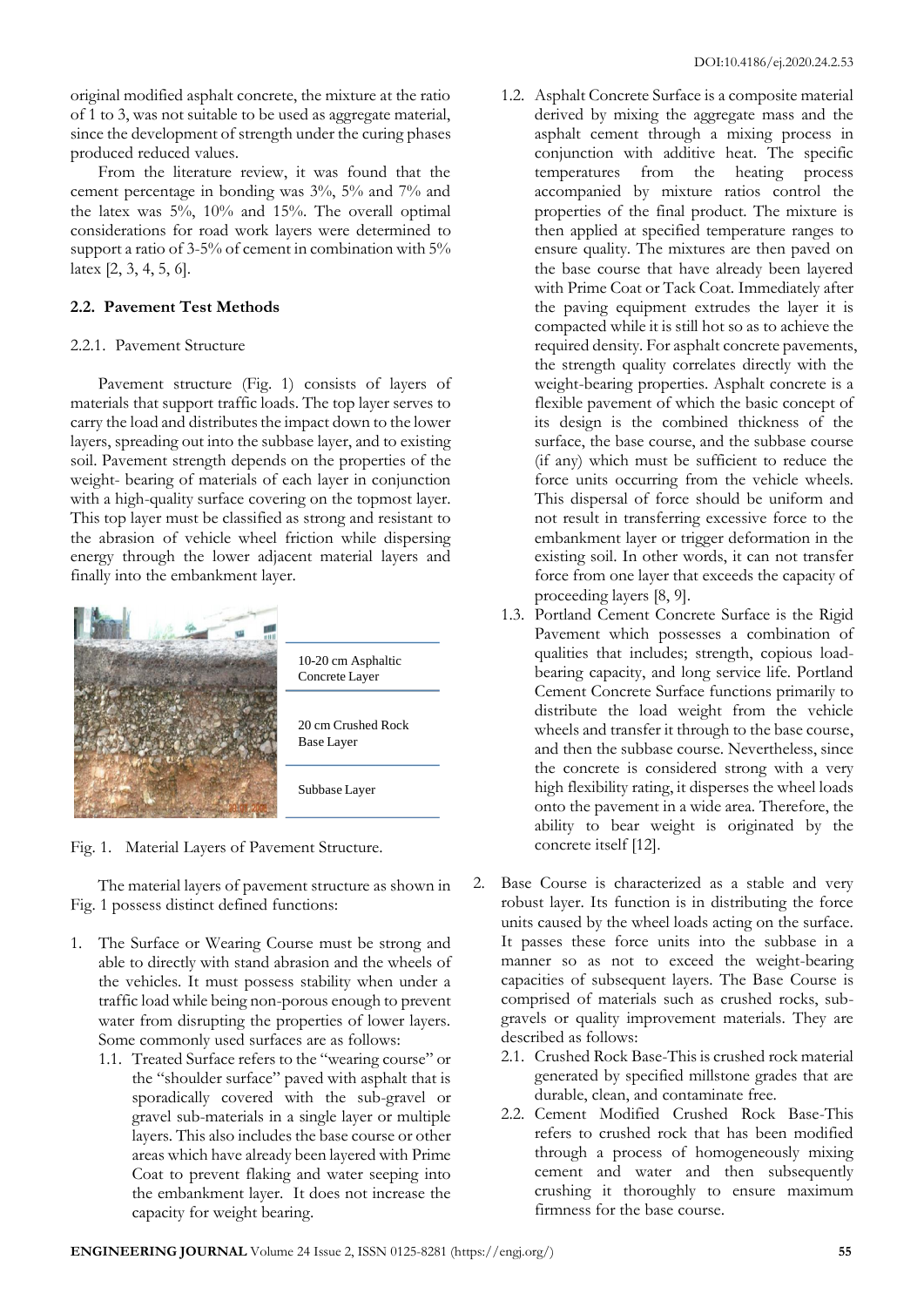- 2.3. Soil Cement Base-This is the material obtained through material quality improvement which is done by directly mixing cement into the soil aggregate in order to create better engineering properties. This method is used for the road construction when the site is located far from available rock resources or in locations where there is a shortage of crushed rocks. Therefore, the base course with cement soil is employed to overcome such a situation. It possesses a high compressive strength and is considered a good material for base course layers. The material used for soil cement is usually low-quality laterite with a CBR value not in accordance with the subbase course standard.
- 2.4. Recycling Base-This is created by the introduction of the reclaimed materials and/or layers to be stabilized by mixing cement lime or asphalt according to the specification of the designing engineer then simultaneously paving it back and tightly compressing it to use as a Recycling Base before paving the new surface layer on it. This method is sometimes referred to as Deep Recycling which the Department of Highways utilizes for restoring asphalt surfaces in situations where the highways are seriously damaged from the surface layer through the base course requiring increased strength throughout the pavement structure.
- 3. Subbase Course is underneath the base course, functioning so as to distribute the force out of the base course and into the lower layers while reducing stress in the subsequent layers. Soil Aggregate is the preferred material for this. Though it is of lower quality, it is cheaper and more cost effective. The aggregate materials that are most commonly used are hard and durable with a mixture of good binding materials. They must be well graded while free from clay and weeds and limited to lumps no larger than 50 mm.
- 4. Selected Material-This is the material that can be found within the immediate construction area. It is of inferior quality in comparison to the Subbase Course material but possesses better quality than what can be found in the embankment layer. It can be used to separate between the subbase courses and Embankment Layer. It can be employed to help reduce the density of the subbase course while reducing construction costs.
- 5. Rubber-This is an important national economic crop and it is a kind of polymer that can be used to improve the properties of asphalt when used for road construction. According to a study [7] about techniques and the ratio of rubber mixture with suitable asphalt concrete, it was found that the use of Smoked Rubber sheets mixed with asphalt improved

the properties of asphalt cement. It was determined that the ratio of 6% latex in regards to total weight is the most suitable proportion due to higher; softening point values, return values, toughness values, tenacity values, viscosity and Penetration Index values. These increased engineering properties demonstrated that the addition of Rubber Latex increased the strength and durability of the road. In addition, it was found that it can be homogenously mixed with asphalt better than that of Smoked Rubber sheets. The suitable mixture ratio of latex for mixing with asphalt cement for road construction in a mixing plant is 5% dried rubber in regards to total asphalt weight.



Fig. 2. Latex at the Rubber Research Center, Hat Yai District, Songkhla Province.

Latex from the rubber tree (Fig. 2) is a white or creamy liquid with rubber particles suspended in a water medium [11]. Rubber particles in round or pear shape are 0.05-5 microns in size, with a density of 0.975-0.980 grams per milliliter and a pH range of about 6.5-7.0. Generally, the amount of rubber found in natural rubber latex is approximately 25-45% and it has the following components:

Table 1. The amount of rubber within latex and the various additional components [4].

| Components               | Average % (by weight) |  |  |
|--------------------------|-----------------------|--|--|
| All solid substances     | 36                    |  |  |
| Protein group substances | $1 - 1.5$             |  |  |
| Resin substances         | $1 - 2.5$             |  |  |
| Ash                      |                       |  |  |
| Sugar                    |                       |  |  |
|                          | The total amount      |  |  |
| Water                    | including other       |  |  |
|                          | substances is 100     |  |  |

The current production value of latex when rubber is processed is about 33 percent of volume. This percentage is not adequate for adding to the asphalt cement production process. Asphalt cement requires the latex to be at a level of at least 60 percent with relation to rubber volume while maintaining consistent quality throughout the material volume. In order to achieve this desired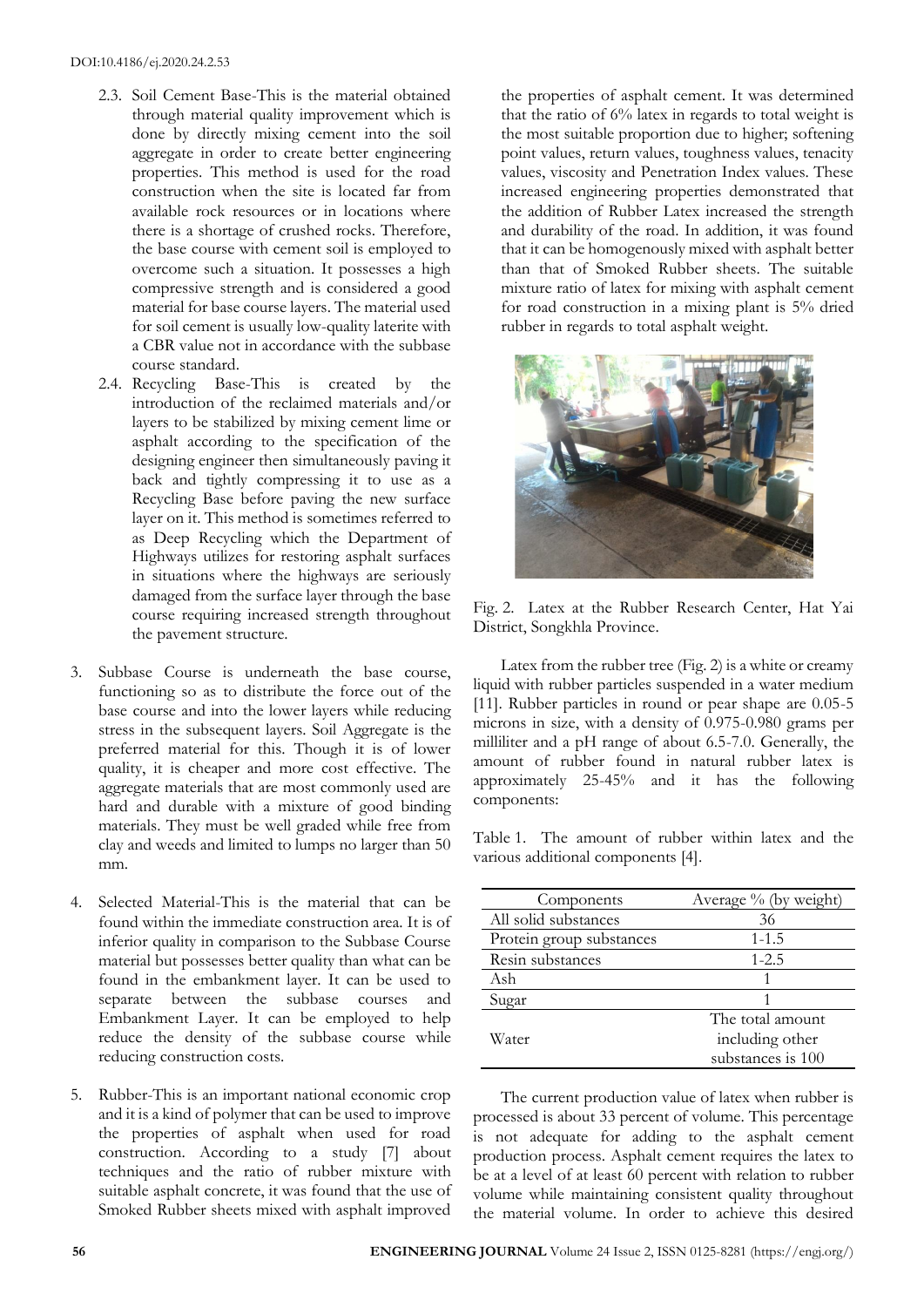percentage, the rubber must undergo a reducing type process. There are four methods of concentration that can be employed to generate this; water evaporation, creaming, electrical separation, and spinning. Most manufacturers in Thailand rely on a high-speed spinning method to separate out water and other undesired substances.

#### 2.2.2. Test methods

#### **Compaction Test**

Soil compaction refers to the compression of a through process of directly applying mechanical energy. This process improves the physical soil properties and affects the moisture capacity. The tighter or more compact the soil is the more suitable it is for road construction. Loose soil is unstable and the porousness allows for greater water transference or moisture content. Soil can be tightened or compacted by means of applied mechanical vibration and weight. The compaction can be evaluated and tested using the industry standard of Proctor's method. The density of compacted soil depends on not only the amount of water used for compaction, but the compaction method and energy utilized when compacting. For compaction of the same kind of soil using the same quantity of water but different energy in compaction, the density obtained will be different. For the relationship between dry density- water quantity- energy, when the compaction energy is increased, dry density will be higher. When the unsuitable moisture is reduced, dry density will increase on both the dry side and wet side.

#### **Unconfined Compression Test**

The evaluation of the strength or power of soil is generally determined through two methods; (1) The soil without induction force which is caused by the electricalchemical attraction between the soil grains and (2) The friction caused by the abrasion between the soil granules and the stiffness between the surface of the soil grains. Testing is accomplished by utilizing a special ground rod that is forced into the soil and it cores a sample while encapsulating it when retracted. This coring is then placed in a machine that is designed and calibrated for specific tests. A commonly accepted methodology for determining the shear strength of soil centers on using Mohr's formula which is based on tested math. The shear strength refers to the bond between soil grains in induced soil. The symbol representing this is (c). The induced soil may include clay. When the soil is compressed, it will cause stresses at the contact surfaces. If the soil is in a loose condition, it will cause the soil grains to hold together tightly and reduce the gaps between the soil grains. But if there is an accumulation of forces such that there are no gaps left in the soil, or the force of action increases so quickly that the contact surfaces between the grains cannot increase, it will result in a potential force within the soil mass. The soil is then considered to be in an unbalanced condition causing the soil mass to be

potentially catastrophic in relation to failure. The plane of the catastrophe is called the plane of soil shear strength. This represents the maximum shear strength unit that the soil can stand. It consists of the cohesion force naturally occurring between the soil grains based on both electrical charges and chemical reactions. This soil property is called cohesion. The friction to resist the movement between the soil grains is called internal friction. This will depend on the compressive force the soil mass is exposed to. It can be measured by the  $\phi$  angle of Internal Friction.

Unconfined Compression Test is a non-consolidation test which is commonly used with shear strength testing of saturated clay in the surrounding pressure being zero, with the vertical force acting on the sample soils quickly. This experiment is an easy way to determine the nondehydrated shear forces without having to consider the change in water quantity in the soil mass during the experiment. In this kind of experiment, the angle of internal Friction  $(\phi)$  can not be figured out because this experiment will be quickly conducted before the water has the opportunity to drain out. The shear strength is equal to half of the ultimate compaction unit which is 2SU when SU is UCS compression strength and sometimes use the symbol (c) as  $c = qu/2$  when qu is the ultimate compressive strength of the unlimited soil [10].

## **California Bearing Ratio Test**

In 1992, the California Division of Highway determined a method for classifying soil properties for use in the selection of suitable materials for road construction. During World War II, it needed to develop an airport that could bear the weapon load of the Air Force. The United States Army Corps of Engineers Unit then successfully adopted the CBR qualification testing method to design the airport runways. The purpose of soil compaction is to increase the capacity of the soil strength. This also affects the seepage of water through the soil mass and corresponding collapsing and swelling due to water retention. This method eventually became an accepted evaluation tool with respect for the embankment layer, subbase course, and base course. In a general construction plan, the density of a soil layer will be determined so that each layer for compaction is as a % of CBR. The % of CBR is scaled so that the higher the number directly corresponds to higher compaction. CBR is then employed to find the shear strength of soils or crushed rocks which have already been compacted. The values obtained from the test are in the form of resistance units of the tested soil compacted per standard weight unit of crushed rocks compacted respectively in the depth or the penetration piston, which is equal in a comparison percentage. CBR testing can be done immediately after soil compaction. If the soil mass has a water quantity lower than that found in the soil causing the optimum moisture content (OMC), the result CBR value will be higher than the compacted soil mass with water content in the soil higher than the OMC value. If the compacted soil is taken after saturation in water for 4 days, the CBR value close to OMC will result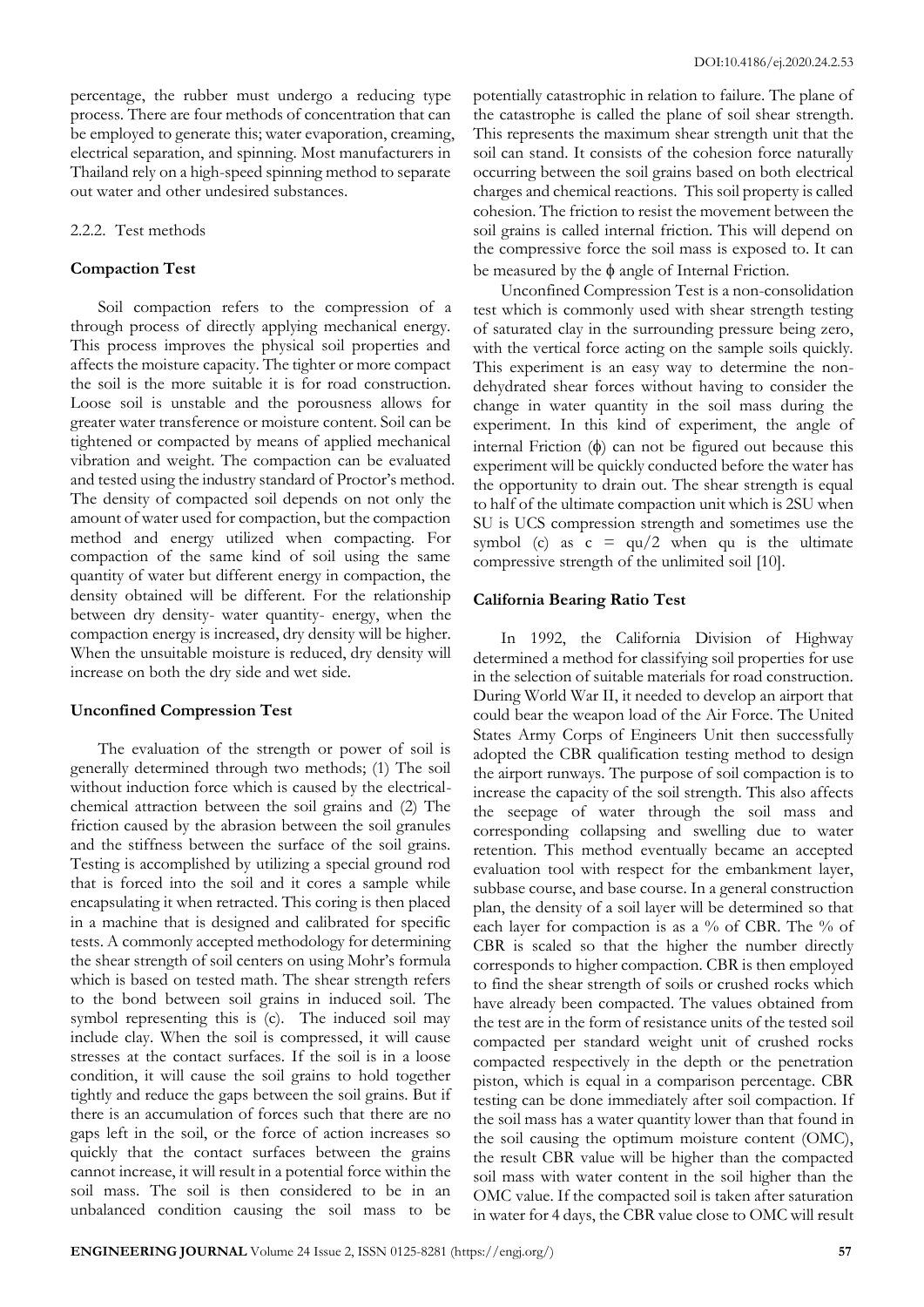in an ultimate CBR value, swelling the soil when immersed in water before the CBR experiment.

Standard or modified soil compaction experiments will obtain the highest dry density and water content reflecting the soil being the most cohesive. Each soil sample has unequal highest cohesion values. The experiment to find CBR values is to find the load capacity of each soil with the highest dry density. If the density is high, the CBR will be accordingly high as well. The soil properties suitable for transportation engineering work are determined by cumulative soil CBR values. The CBR test is a method of finding the weight bearing of the compacted soil by using a piston with 3 square inches of cross-sectional area to press on the soil sample. If the greater % of CBR is determined, that layer must be accordingly more compacted and subsequent CBR testing which is calculated to figure out soil shear strength values and compare them in percentage.

Table 2. CBR relationship standard and suitability for use [13].

| $\%$ CBR  | Rating       | Uses          |
|-----------|--------------|---------------|
| $0 - 3$   | very poor    | subgrade      |
| $3 - 7$   | poor to fair | subgrade      |
| $7 - 20$  | fair         | subbase       |
| $20 - 50$ | good         | subbase, base |
| >50       | excellent    | base          |
|           |              |               |

CBR Test is a method for comparing the shear strength of compacted soil samples by using the water quantity at OMC in order to obtain the ultimate dry density and then compare them to the standard soil materials that have already been tested. The standard used for testing is ASTM D 1883-99. For CBR Test Method, the compaction strength %CBR generally uses compact strength at the ratio of 0.1-inch depth [14, 15].

# **3. Research Methodology**

The information of reclaimed asphaltic concrete used in testing was obtained from the Department of Highways, Songkhla Province. The asphalt passing the digestion was brought to be exposed to the sun to prepare for the further compaction process, as shown in Fig. 3.



#### Fig. 3. Reclaimed asphalt concrete used for testing.

The compositions were determined by testing reclaimed asphalt pavement materials, and reclaimed asphalt pavement materials mixed with cement and rubber were designed to conduct the experiment by preparing and testing 24 UCS samples and 8 CBR samples totaling 32 samples. The procedures of research study were conducted according to the plan as shown in Fig. 4.



Fig. 4. Flow chart of experiment to find optimum amount of added NRL and cement.

## **3.1. Road Material Mixing in the Laboratory**

Sample preparation for testing was be conducted using the reclaimed asphalt concrete samples that had been finely crushed and modified through compaction by ASTM D 1557 using a 2 inch diameter (30 cm), 4 inch (10 cm) height mold, and a 2.78 pound hammer (1262.10 g) with a12 inch (30 cm) lifting distance. The samples were divided into 5 layers which were compacted 25 times each. Under equal power in compaction, the samples received equal compact energy. The samples used comprised reclaimed asphalt concrete, rubber and cement: Portland cement type 1, of 3%, 5% and 7%, by the weight of reclaimed asphalt concrete (3000 g) was used. The total mixing was done under the Optimum Moisture Content, OMC. The finished samples were wrapped with a plastic sheet for preservation to prevent moisture from evaporating and stored in a container with a lid for moisture control. The samples were cured for 7, 14 and 28 days respectively with regards to the mixture rate and the number of samples.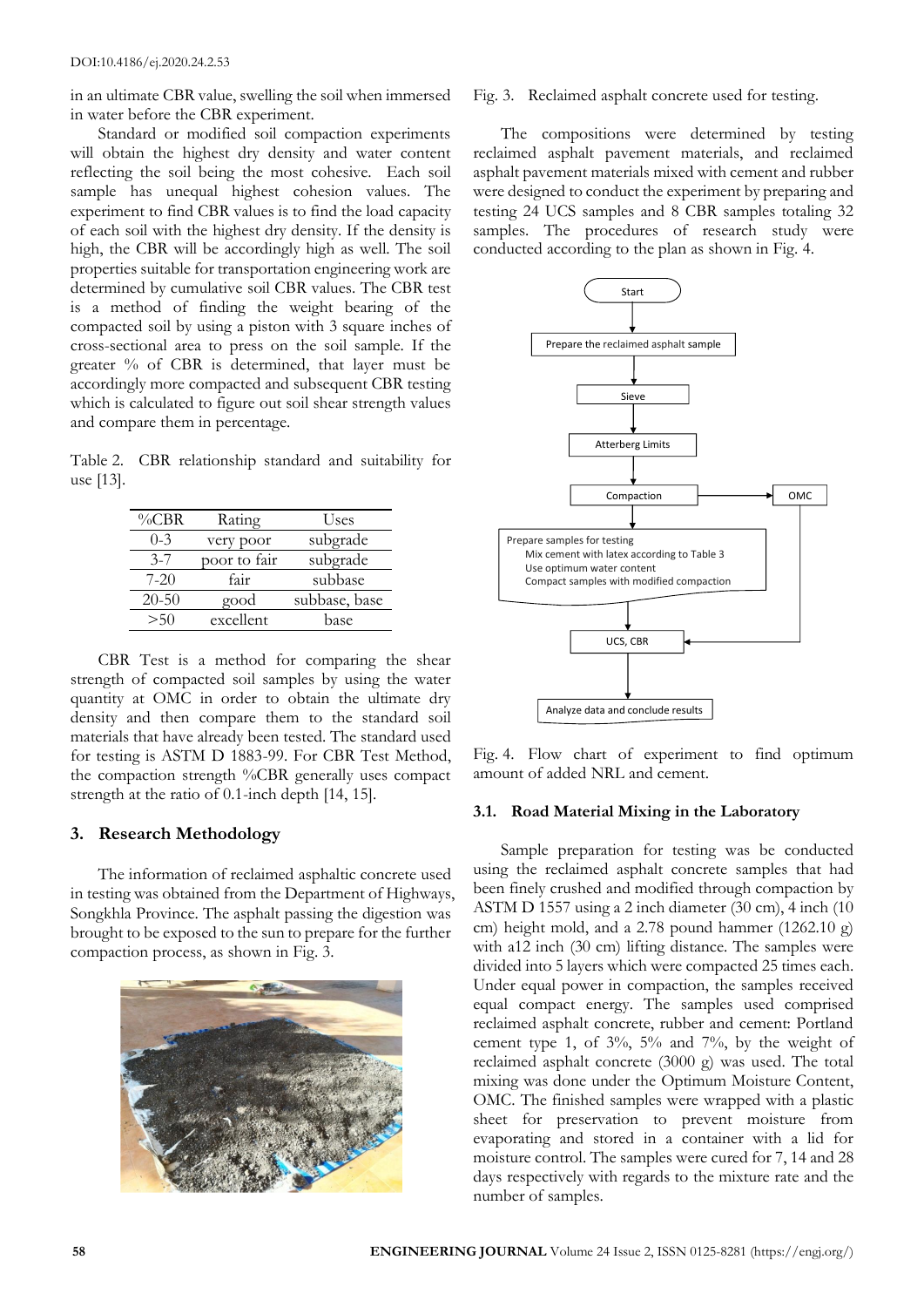#### **3.2. Modified Proctor Compaction Test**

Test Number DH-T 108/1974 Standard and AASHTO T 180 were used to find the relationship between soil density and the amount of water used for modified compaction when grinding in a mold using a hammer weighing 4.537 kg (10.0 lb). The falling distance of the hammer was 457.2 mm (18 inches) as shown in Fig. 5.



Fig. 5. Sample preparation features before testing.

## **3.3. California Bearing Ratio (CBR)**

This test had been conducted according to ASTM D 1883-99 (Fig. 6) using the Modified Proctor method to test all soaked samples. To prepare the samples, the equipment consisted of; a 6-inch (15.2 cm) diameter, 7 inch tall mold, a 2-inch tall collar, and a punched base plate which the mold could be attached at both ends, a perforated base plate, a spacer disc, and a metal round steel sheet measuring 5 inches in diameter with a height of 2.4 inches placed on its one side with a drilled hole with a hand screw for easier removal in case it gets stuck in the mold. A compaction hammer weighing 5.5 pounds with a falling distance 12-inches for standard compaction, and a 10 pound compaction hammer with 18-inch falling distance for modified compaction was used (Fig. 7).



Fig. 6. California Bearing Ratio Test (CBR).



Fig. 7. Sample Placement and Various Sets of Composition Equipment before testing.

#### **3.4. Unconfined Compression Test**

According to STANDARD TESTING (105 DH.-T) and AASHTO T208 equivalent, Unconfined Compression Test (Fig. 8) is a testing method routinely employed for determining shear strength of a sample due to both being economical and easy to use. The cured compacted samples soaked in water for about 2 hours and were then removed. After removing the samples, they are weighed and measurements taken of diameter and height. The process of measuring is repeated after curing time lapses of 7, 14, and 28 days.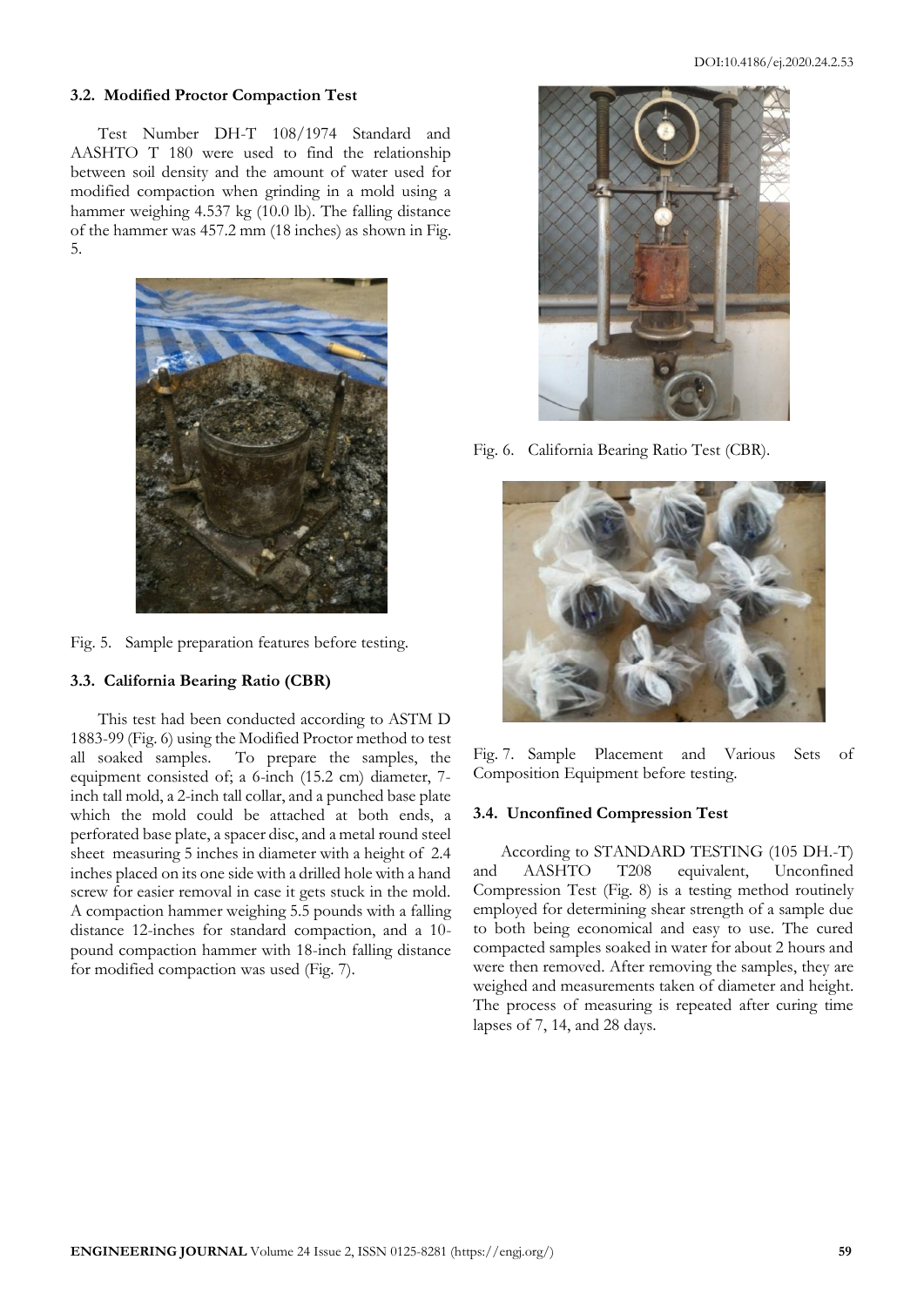## DOI:10.4186/ej.2020.24.2.53



Fig. 8. Unconfined Compression Test.

# **4. Results and Discussion**

Based on the studied sample of the reclaimed asphalt concrete surface at Khlong Wa intersection, Hat Yai district, Songkhla province, the results were as follows:

## **4.1. Unconfined Compression Test**

From Table 3 as an example, it can be observed at the end of the 7-day curing period that increasing the amount of cement results in increasing unconfined compressive strength. It is found that at the end of a 7-day curing period, 7% cement content acquires unconfined compressive strength of 70.47 ksc.

Table 3. UCS Test Results of the mixture for different percentage of cement content.

| Test no. $\%$ Cement | Average UCS (ksc) |                |         |  |
|----------------------|-------------------|----------------|---------|--|
|                      |                   | 7 days 14 days | 28 days |  |
|                      | 19.34             | 21.75          | 22.24   |  |
|                      | 45.28             | 52.48          | 60.23   |  |
|                      | 70.47             | 93.54          | 100.48  |  |

## **4.2. California Bearing Ratio Test**

Table 4. CBR test results of the mixture for different percentage of cement content at 7 days.

| Test no. % Cement %CBR |  |
|------------------------|--|
|                        |  |
|                        |  |
|                        |  |

Table 4 shows the CBR test results of the mixture for various cement after a 7-day curing period. The mixture achieved a maximum CBR value of 82 at 7% cement composition.

| Test no. | $\%$ Cement | %NRL | Average UCS (ksc) |         |         | $\%$ CBR |
|----------|-------------|------|-------------------|---------|---------|----------|
|          |             |      | 7 days            | 14 days | 28 days | 7 days   |
|          | 3           | 5    | 14.53             | 19.76   | 26.72   | 38       |
| 2        | 3           | 10   | 11.05             | 16.68   | 22.56   | 33       |
| 3        | 3           | 15   | 3.56              | 5.04    | 6.34    | 28       |
| 4        | 5.          | 5    | 22.09             | 25.46   | 28.42   | 40       |
|          | 5           | 10   | 20.77             | 24.67   | 28.44   | 35       |
| 6        | 5.          | 15   | 10.22             | 13.45   | 18.24   | 32       |
| ⇁        |             | 5    | 23.89             | 28.72   | 33.52   | 42       |
| 8        |             | 10   | 21.40             | 24.24   | 28.31   | 40       |
| Q        |             | 15   | 16.46             | 19.42   | 25.65   | 34       |

Table 5. Test Results of the mixture for various Cement and NRL contents.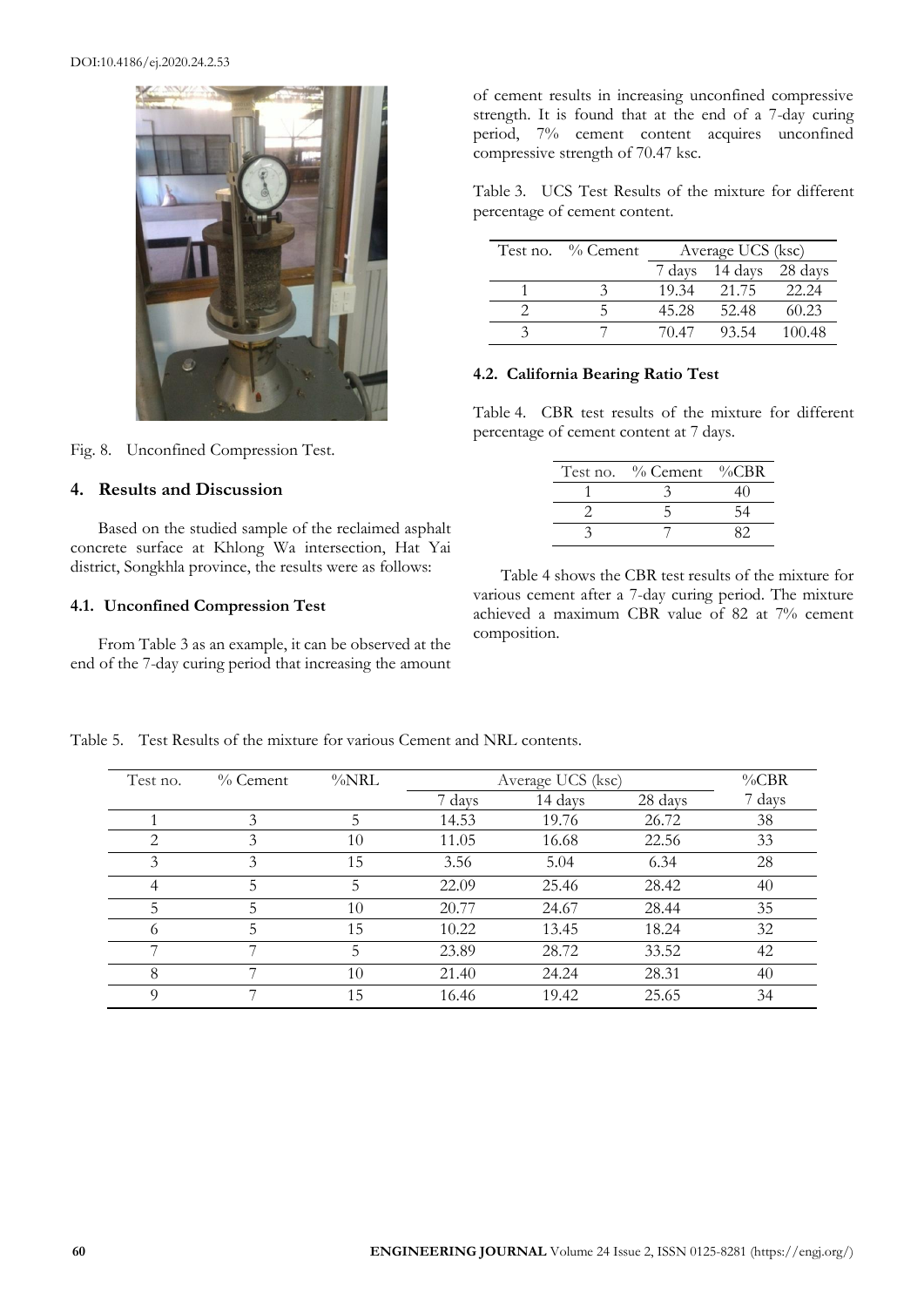

Fig. 9. UCS test results of the mixture for various Cement and NRL contents.



Fig. 10. CBR test results of the mixture for various Cement and NRL contents.

From Table 5 and Fig. 9, the mixture with NRL and cement shows that at 7 days curing period, 5% NRL and 7% cement (Test no. 7) gives the maximum CBR value of 23.89. From the analysis of %CBR and the amount of cement, it was found that the increasing cement content would increase %CBR value. From %CBR results, it was found that it is a good criterion which has tendency in the same direction as UCS value with the tested mixture exhibited two maximum values (see Fig. 10). In the set 1 test, it is the mixture of Asphalt concrete and 7% cement (Table 4). For the set 2 test, it is the mixture of Asphalt concrete mixed with 7% cement, and 5% NRL. Thus, it can be seen that NRL has great potential to be used for road construction in base course layer, and subbase course layer which consume a large quantity of NRL.

## **5. Conclusions**

From the test results of various combinations of the mixture of reclaimed asphaltic concrete and cement, it was found that the value of Unconfined Compression Strength increases with increase in cement content. Test results for combinations of mixture of reclaimed asphaltic concrete, cement and NRL (Fig. 9) showed that increasing the amount of NRL beyond a certain value resulted in reduced compressive strength. Analysis of effect of cement content on compressive strength showed that an increase in cement content results in corresponding increase in compressive strength. Additionally, the mixture of asphaltic concrete and cement as specified in a DOH Standard governing the value of UCS materials used for base course, must have a UCS value greater than 17.5 ksc. From our results, it was possible to use the NRL added mixture in commercial applications. However, a significant issue was whether that Compaction and Mixing of the materials could meet specified standard, which could be determined by the availability of heavy machine needed to do the job. In terms of construction cost and environmental issues, the use of NRL added RAP is more advantageous when compared with conventional materials because stone aggregates or lateritic soil are obtained through demolishing of mountains which are becoming scarce and facing opposition from the locals. Thus, onsite recycling of pavement materials by adding NRL and cement is aviable alternative way to reduce the problem of getting rid of old pavement material and shortage of rocks.